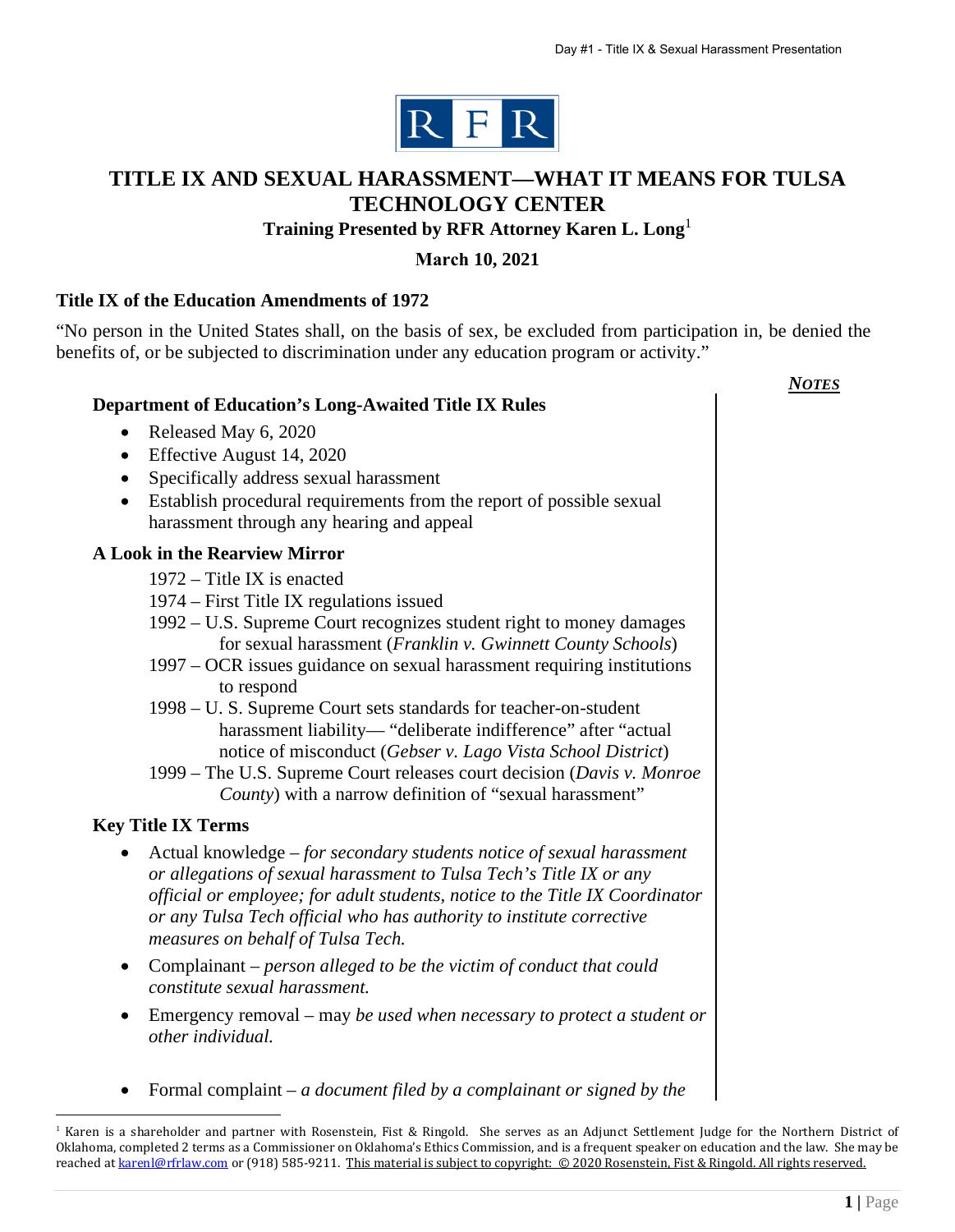*Title IX Coordinator alleging sexual harassment against a respondent(s) and requesting that Tulsa Tech investigate the allegation of harassment.* 

- Grievance process *the formal process by which claims of sexual harassment are examined and decisions regarding responsibility, sanctions, or other actions reached.*
- Informal resolution *consensual resolution, following filing of a formal complaint, regarding solution to sexual harassment claim.*
- Live hearing *formal complaints involving adult students may include a hearing where parties are present and an in-person hearing is conducted; in contrast, a non-live hearing is used in complaints involving secondary students and the issues are decided through an alternate hearing process that does not involve a live hearing.*
- Report *the initial report from a person (may or may not be a complainant) of sexual harassment or possible sexual harassment.*
- Respondent *a person who has been reported to be the perpetrator of conduct that could constitute sexual harassment.*
- Sexual Harassment *unwelcome sexual conduct that is based on sex (for instance—gender, gender identity, sexual orientation); may be referred to as a hostile work or hostile education environment.*
- Supportive measures *nonpunitive individualized services to restore or preserve equal access to programs or services.*

### **Tulsa Tech's Policy**

### *Sex Discrimination*

- Conduct directed at an individual or group
- that subjects the individual or group to treatment that adversely affects their employment or education, or institutional benefits
- on account of sex or gender.

### *Sexual Harassment*

- Unwelcome conduct (conduct involving secondary students and a Tulsa Tech employee will always be deemed unwelcome)
- Determined by a reasonable person
- To be so severe, pervasive, and offensive that it effectively denies a person equal access to Tulsa Tech's education programs or activities

### **Hostile Environment—Totality of Circumstances**

- Frequency
- Nature and severity
- Physically threatening
- Deliberate, repeated humiliation (based on sex)
- Effect on alleged victim's mental or emotional state
- Directed at one or more persons
- Other discriminatory conduct
- Continued / repeated verbal abuse of a sexual nature
- Speech or conduct deserving constitutional protections

### **Quid Pro Quo Sexual Harassment**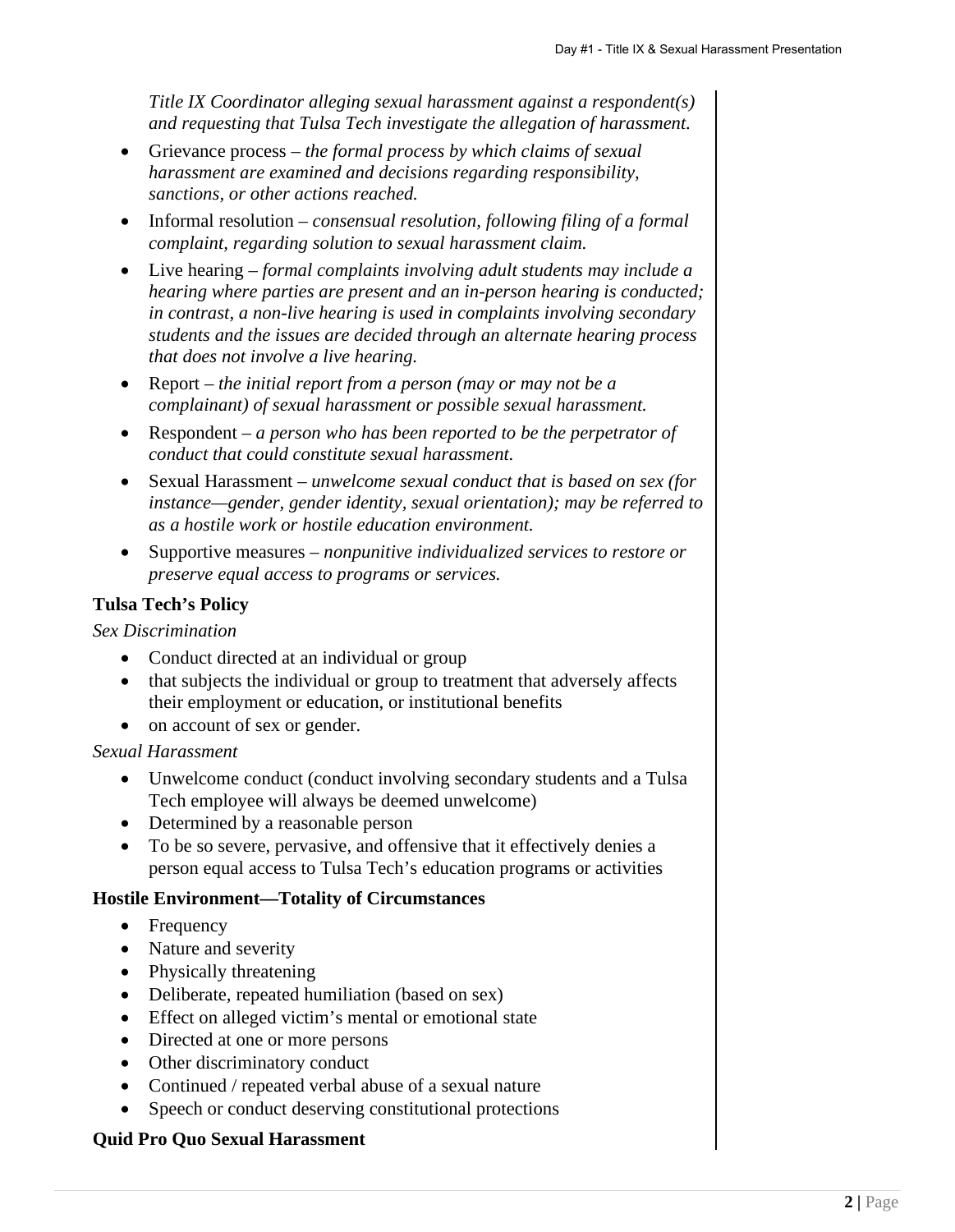### **(involves person of authority over complainant)**

- Unwelcome sexual advances (conduct involving secondary student and Tulsa Tech employee will always be deemed unwelcome)
- Request for sexual favors
- Other verbal or physical conduct of a sexual nature
- Explicitly or implicitly, the failure to submit or rejection will result in adverse consequences

### **Sexual Violence**

- Sexual assault
- Domestic violence
- Dating violence
- Stalking

### **Examples of Harassment**

- An instructor insists that a student have sex or engage in sexual acts with him/her in exchange for a good grade. This is harassment regardless of whether the student agrees to the request.
- A student repeatedly sends sexually oriented jokes around in an email list that the student created; this causes one recipient to avoid the sender on campus or in connection with classes or district sponsored events in which both are involved.
- An instructional assistant probes for explicit sexual details, and pushes the student to respond to him, though the student is clearly uncomfortable and hesitant.
- An administrator asks a student for nude or semi-nude pictures to be sent via Snapchat or other social media.
- An adjunct instructor provides explicit details of his sexual past or describes his sexual relationship with his spouse or girlfriend.
- An ex-girlfriend widely spreads across school media false stories about her sex life with her former boyfriend to his clear discomfort and embarrassment—both are students.

# **Tulsa Tech's Response to Sexual Harassment**

- When—upon receiving "actual knowledge" of sexual harassment
- *How quickly*—promptly
- *In what manner*—one that is reasonable in light of known circumstances

# **Reporting Sexual Harassment**

- Who—any person may report (victim or not)
- *When*—anytime including non-business hours
- *How*—by mail, telephone, email or any other way that gets the report to the Title IX Coordinator
- Title IX Coordinator: Tulsa Technology Center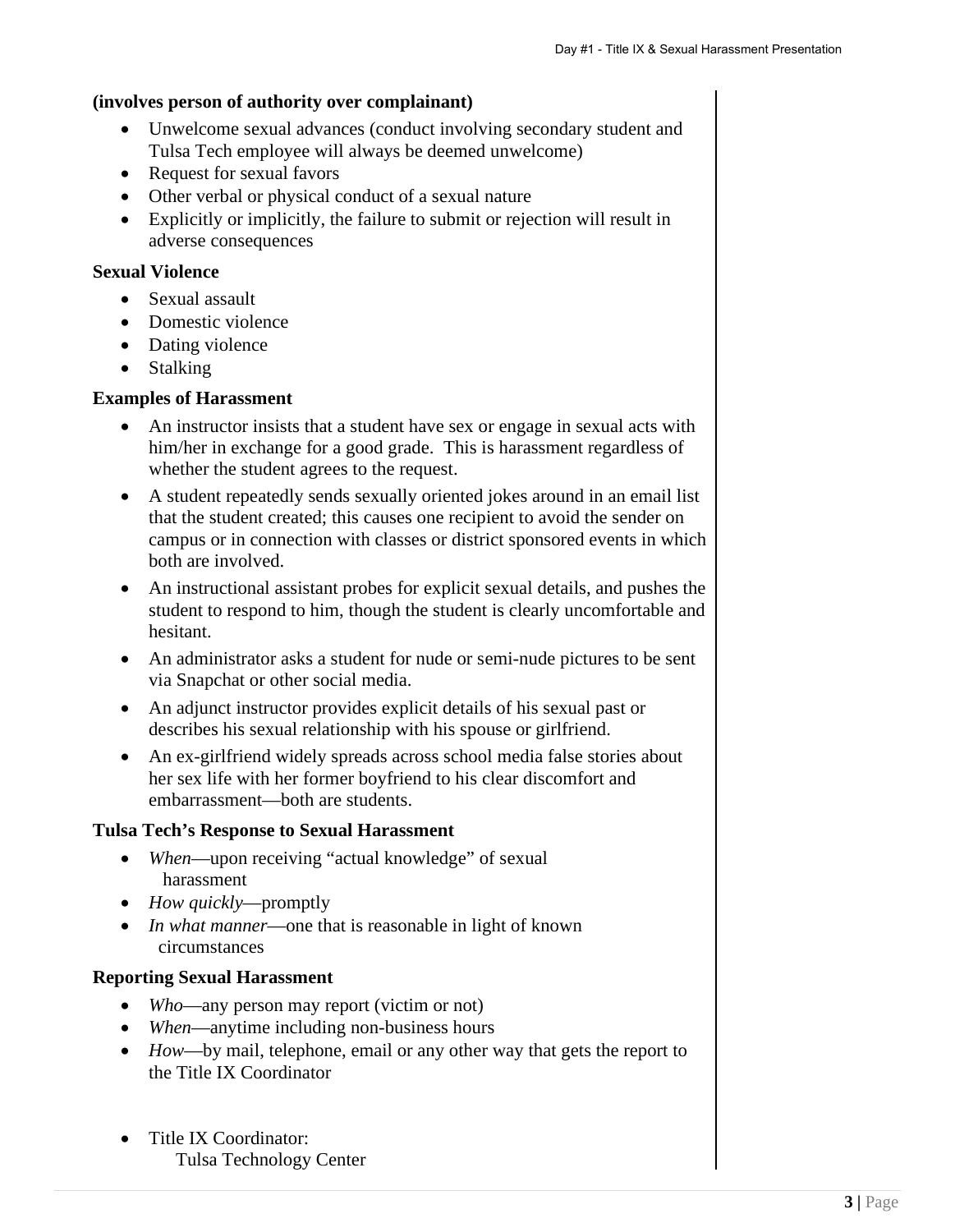Pam Winterscheidt, Chief Human Capital Officer, Director of Equal **Opportunity** 6111 E. Skelly Drive P.O. Box 477200 Tulsa, OK 74147-7200 (918) 828-5000; [pam.wintersche](mailto:pam.winterschedit@tulsatech.edu)idt@tulsatech.edu

- Mandatory reporters—all Tulsa Tech employees
- Students report—to any Tulsa Tech employee and/or the Title IX Coordinator

### **Tulsa Tech's Response Upon Receipt of Sexual Harassment Report**

- 1. Title IX Coordinator—promptly contacts complainant confidentially to discuss supportive measures
- 2. Coordinator explains the Complaint process for formal complaint
- 3. Coordinator explains the investigation process
- 4. Coordinator explains informal resolution options (where applicable)
- 5. Coordinator—where possible—respects wishes of complainant

### **Tulsa Tech's Response After Formal Complaint**

- Specific actions required for investigating, dismissing and determining responsibility
- Parties treated equitably
- Avoidance of conflicts of interest (investigators, decisionmakers, hearing committee)
- Respondent is presumed not responsible
- Prompt timelines
- Description of possible discipline & other remedies
- Appeal procedures
- Range of supportive measures
- No breach of privilege without personal waiver
- Written notice to parties upon receipt of written complaint
- Sufficient time to allow respondent to prepare response before first interview

### **Title IX Coordinator's Written Notice to Parties (Complainant & Respondent)**

- Grievance process
- Informal resolution process
- Allegations (must have details—names, conduct, date, location, etc.)
- Statement that respondent presumed not responsible; responsibility to be determined at conclusion of grievance
- Parties' rights to have an attorney or non-attorney advisor
- Parties' rights to inspect and review evidence
- Citation to any provision in the conduct code that prohibits knowingly making false statement
- Citation to any provision that prohibits knowingly providing false evidence
- Notice must be supplemented if new allegations opened for investigation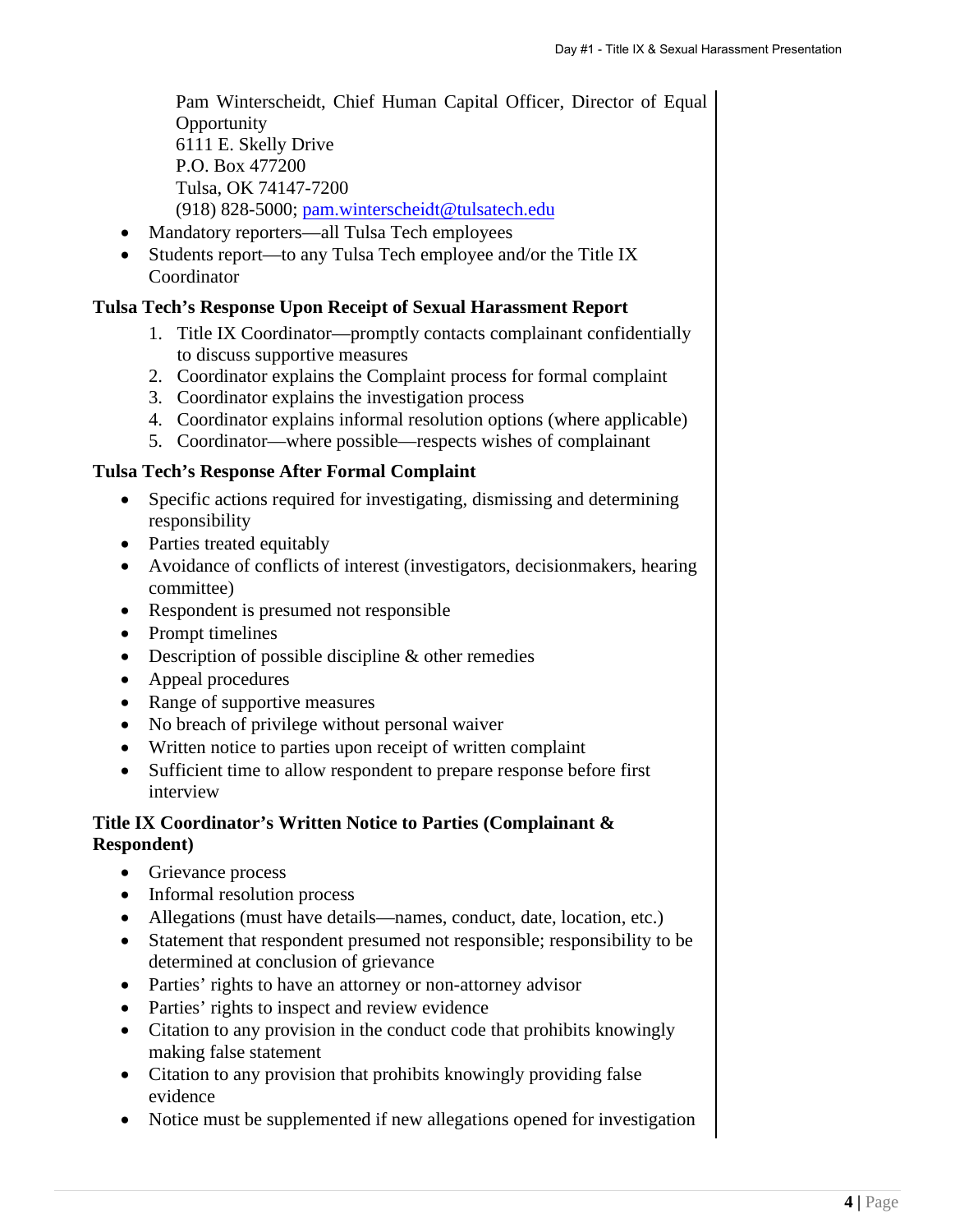### **Investigations – What to Expect**

- Investigator cannot be the decision maker
- Investigator will issue written report of investigation:
	- $\triangleright$  Allegations
	- $\triangleright$  Procedural steps taken
	- $\triangleright$  Summary of all relevant evidence collected
	- $\triangleright$  Assurance that both parties (and advisors) had opportunity to review and provide a written response to the report at least 10 days prior to any scheduled hearing

### **Title IX Hearing**

- Title IX Coordinator determines if hearing necessary
- Notice in writing to both parties if hearing to be held
	- $\triangleright$  Notice includes alleged policy violation
	- $\triangleright$  Notice to appear at hearing
	- $\triangleright$  Complainant's rights
	- $\triangleright$  Respondent's rights
	- $\triangleright$  Standard of proof preponderance of evidence
- Hearing Officer
- Live hearing (in matters involving adult students)
	- $\triangleright$  Opening statements
	- $\triangleright$  Each party's evidence and witnesses
	- $\triangleright$  Closing statements
- Non-live hearing (in matters involving secondary students)
	- $\triangleright$  Written exchanges until all parties have provided all relevant information and responses

### **Hearing Outcome**

- 1. Respondent is not responsible for sex discrimination or sexual harassment
- 2. Respondent is responsible for sex discrimination or sexual harassment
- 3. Respondent is responsible and sanctions will apply
- 4. Respondent is not responsible based on Title IX standards but engaged in a policy violation for which sanctions will independently be considered
- 5. Parties advised of appeal rights

# **Sanctions for Sex Discrimination**

- $\bullet$  Restriction(s)
- Service project
- Probation
- Suspension or removal from Tulsa Tech related activities/competitions
- Suspension (short or long-term removal not to exceed the current and ensuing semester)
- Removal (adult students—with no or conditional right to re-enroll)
- Other sanctions appropriate to circumstances

# **Sanctions for Sexual Harassment**

- Restriction(s)
- Service project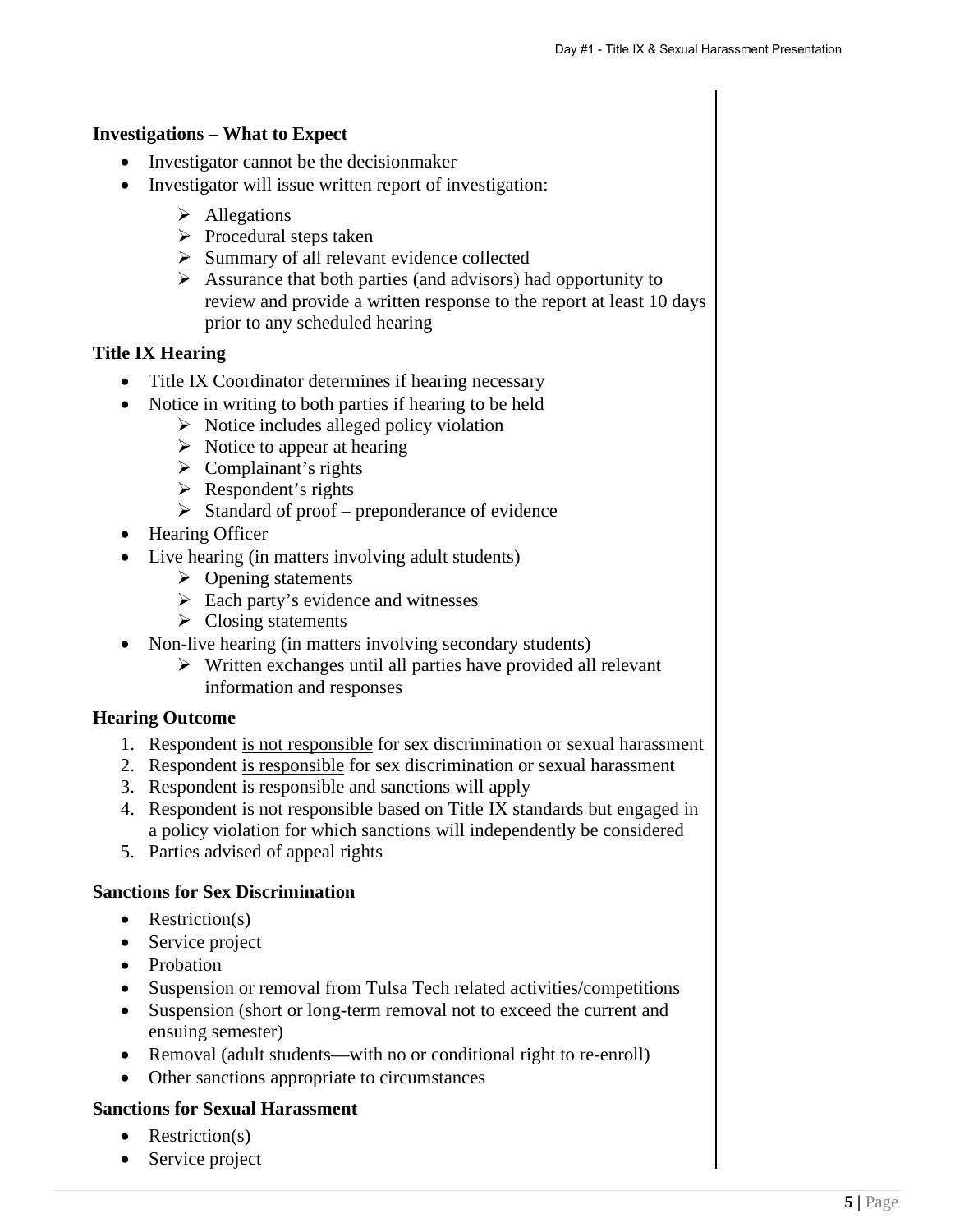- Behavioral change requirement
- Suspension or removal from Tulsa Tech related activities/competitions
- Probation
- Suspension (short or long-term removal not to exceed the current and ensuing semester)
- Removal (adult students—with no or conditional right to re-enroll)
- Other sanctions appropriate to circumstances

### **Sanctions for Sexual Violence**

- Suspension or removal w/ permanent record of the action in student record
- Criminal prosecution likely

### **Appeal Procedures (available to both parties)**

- In writing to the Superintendent within 5 days of decision
- Appeal must cite specific reason(s) with supporting arguments
	- $\triangleright$  Hearing not conducted in conformity with procedures resulting in substantial prejudice
	- $\triangleright$  Evidence was not "sufficient" to justify decision
	- $\triangleright$  New evidence that would have substantially affected the outcome of the hearing discovered after the hearing
	- $\triangleright$  Sanction not appropriate for the violation (inherently inconsistent with Tulsa Tech procedures or precedent)
	- Superintendent reviews the record of hearing
		- $\triangleright$  May impose lesser sanction
		- $\triangleright$  May rescind previous sanction
		- $\triangleright$  May return a recommended sanction to hearing officer for review or reconsideration
		- $\triangleright$  If new evidence substantially affecting outcome may refer matter to hearing officer for rehearing of specific issues or entire matter
- Superintendent's final decision sent in writing to both parties

# **CAMPUSES ARE SAFER WHEN BYSTANDERS INTERVENE**

### *Know My Name* **by Chanel Miller**

Emily Doe – victim of Stanford University varsity swimmer convicted of sexually assaulting her behind a dumpster when she was unconscious; 2 bystanders intervened

### **Bystanders Play Critical Roles**

- As observers
- As interveners
- $\bullet$  In reducing risks
	- $\triangleright$  Sexual harassment
	- $\triangleright$  Sexual assault
	- $\triangleright$  Dating violence
	- $\triangleright$  Domestic violence
	- $\triangleright$  Stalking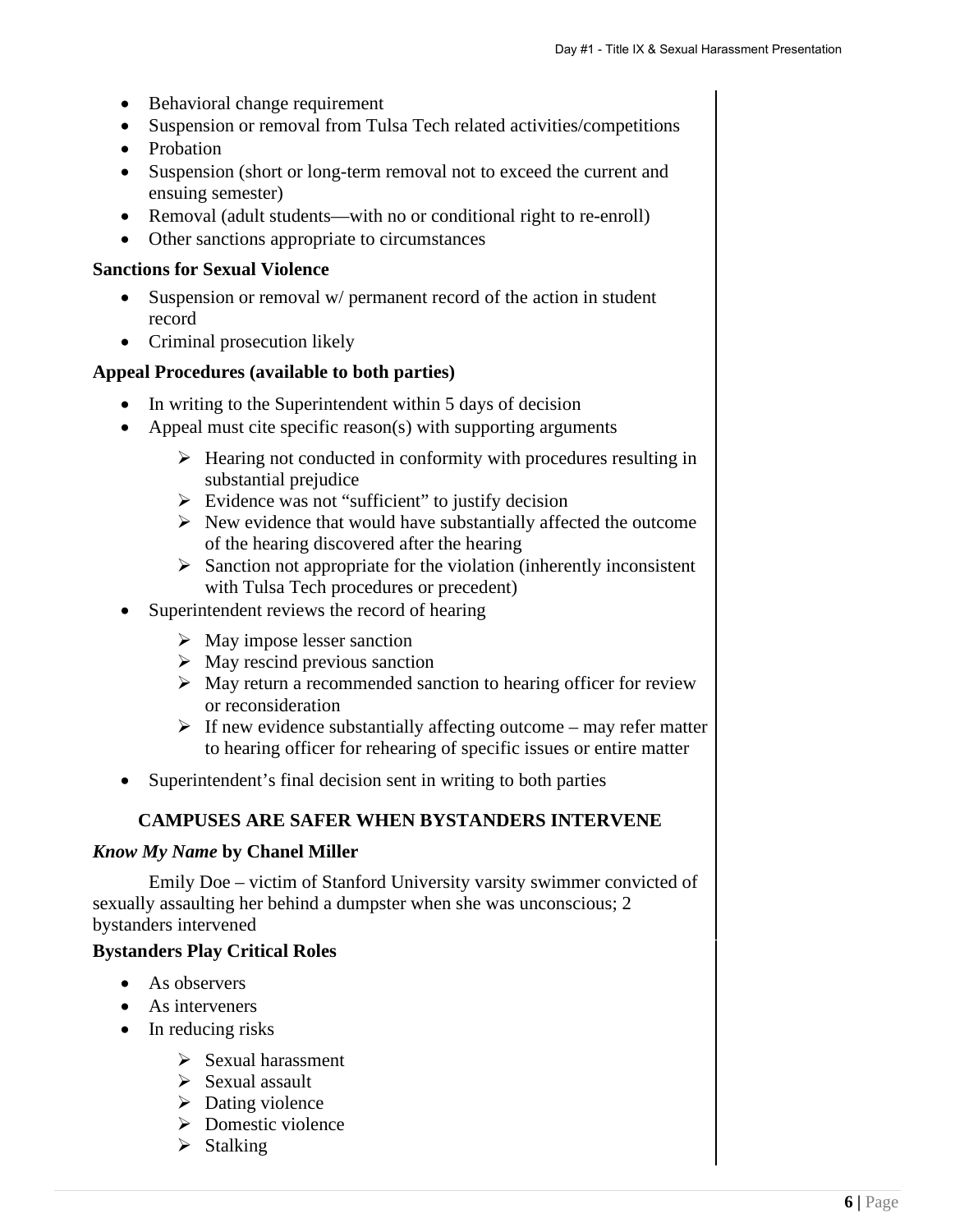#### **Bystander Intervention Essentials**

- Be aware of individuals and circumstances
- Err on the side of intervention
- Be alert to signs of danger (persons or environments)
- Do not ignore odd circumstances
- Avoid defaulting to stereotypes
- Recognize the signs of sexual assault
	- $\triangleright$  Most victims know their attacker
	- $\triangleright$  Perpetrators choose targets
	- $\triangleright$  Perpetrators manage targets

#### **Intervention Strategies**

- Eyes wide open
- Have a plan
- Divert the intended victim
- Distance the perpetrator
- Delegate to a person of authority
- Confront the perpetrator

#### **Reducing Bystander Risk**

- Call campus security or law enforcement immediately
- Be loud
- Know your limitations
- Carry emergency contact information at all times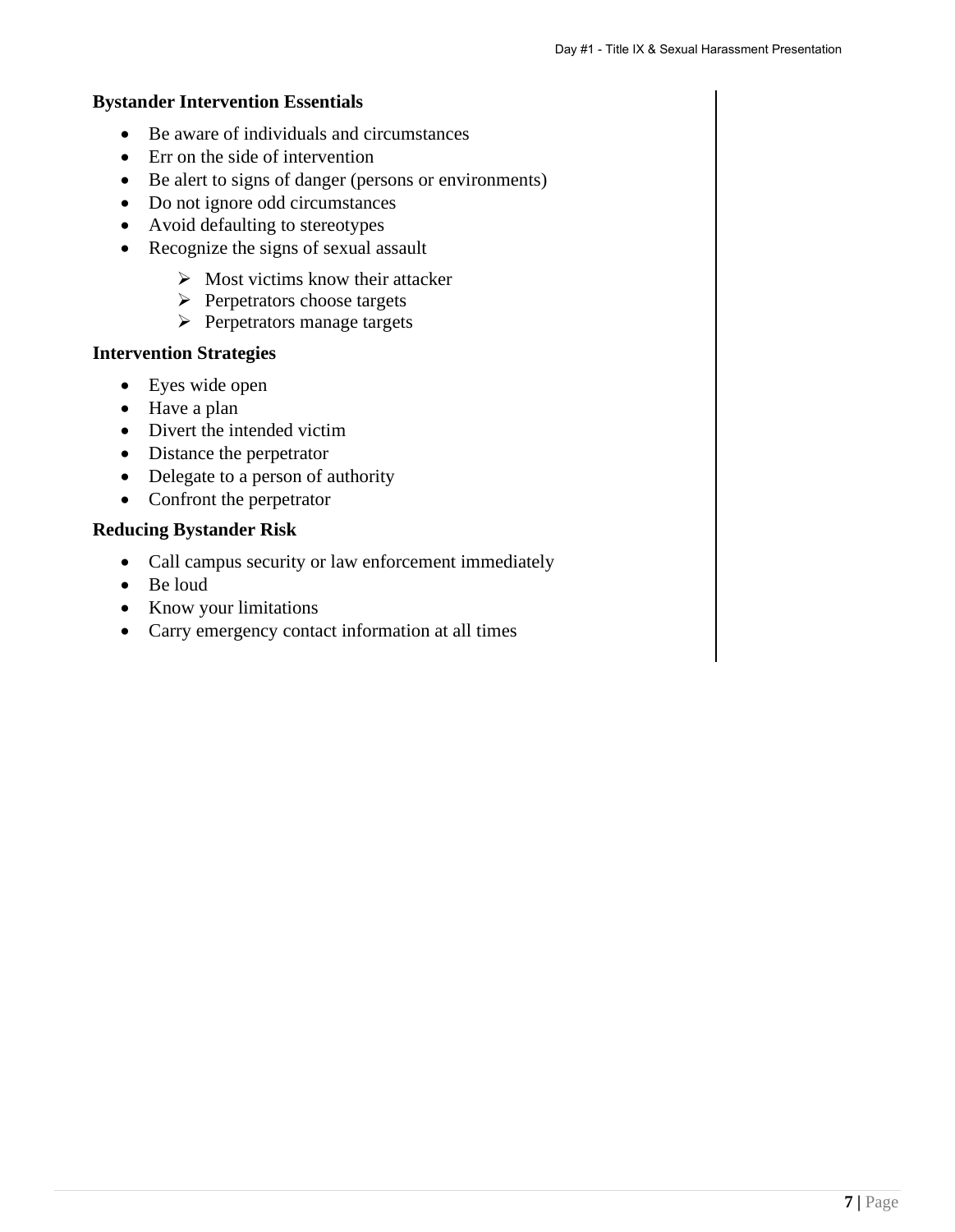# **Don't Be Shy!**

For more answers or additional information, contact Tulsa Tech's Title IX Coordinator:

Tulsa Technology Center Pam Winterscheidt, Chief Human Capital Officer, Director of Equal Opportunity 6111 E. Skelly Drive P.O. Box 477200 Tulsa, OK 74147-7200 (918) 828-5000; pam.winterscheid[t@tulsatech.edu](mailto:pam.winterschedit@tulsatech.edu)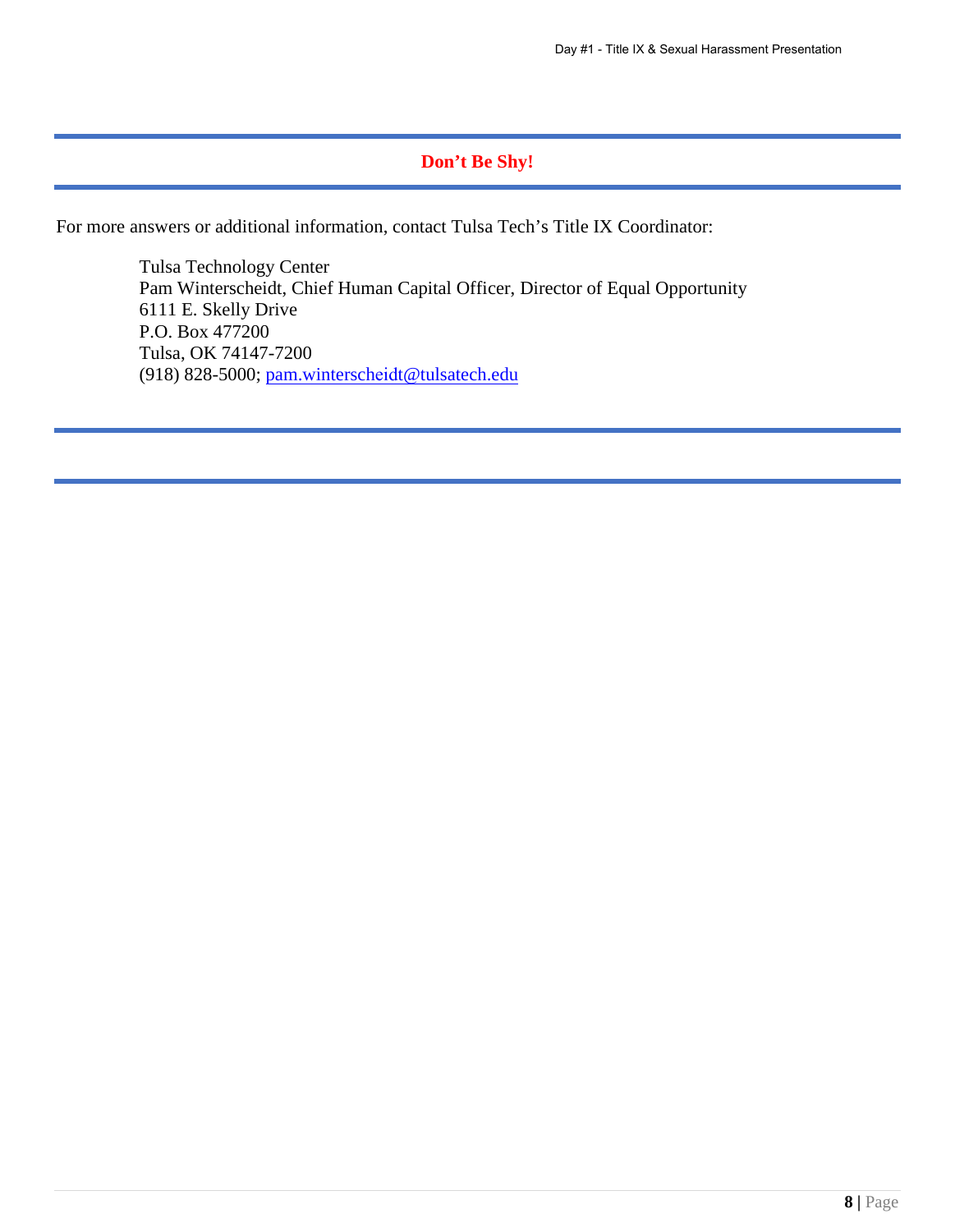

### **TITLE IX – SEX DISCRIMINATION AND SEXUAL HARRASSMENT Training for Tulsa Technology Center Title IX Responsible Personnel**

**Karen L. Long**<sup>1</sup>

**March 11, 2021**

*NOTES*

### **The Guiding Principles of Title IX and U.S. Department of Education's Final Rules**

- Sexual Harassment recognized as Sex Discrimination;
- Supportive measures for complainants and respect for complainant's decisions (for example to file or not to file a complaint);
- Fair grievance (hearing) process that ensures both parties have access to claims, defenses, supporting information and materials, and equivalent notice of all parts of process (includes presumption that the respondent is not responsible for claimed conduct);
- Appeal process available to complainant and respondent; and
- Assurance of non-discrimination, free speech protection, and due process.

# **Key Definitions**

Actual Knowledge— notice of sexual harassment or allegations of sexual harassment to Tulsa Tech's Title IX Coordinator, or any official of Tulsa Tech who has authority to institute corrective measures on behalf of Tulsa Tech, or (for secondary students) to any employee.

Complainant—person alleged to be the victim of conduct that could constitute sexual harassment.

Formal Complaint—a document filed by a complainant or signed by the Title IX Coordinator alleging sexual harassment against a respondent and requesting that Tulsa Tech investigate the allegation of sexual harassment.

Respondent—person who has been reported to be the perpetrator of conduct that could constitute sexual harassment.

Sexual Harassment—

- A Tulsa Tech employee conditioning the provision of an aid, benefit, or service on an individual's participation in unwelcome sexual conduct;
- Unwelcome conduct determined by a reasonable person to be so severe, pervasive, and objectively offensive that it effectively denies a person equal access to Tulsa Tech's education programs or activities; or
- Any of the following as defined in federal law: sexual assault as defined in the Clery Act; dating violence as defined in the Violence Against Women Act

<sup>&</sup>lt;sup>1</sup> Karen is a shareholder and partner with Rosenstein, Fist & Ringold. She serves as an Adjunct Settlement Judge for the Northern District of Oklahoma, completed 2 terms as a Commissioner on Oklahoma's Ethics Commission, and is a frequent speaker on education and the law. She may be reached at [karenl@rfrlaw.com](mailto:karenl@rfrlaw.com) or (918) 585-9211. This material is subject to copyright: © 2020 Rosenstein, Fist & Ringold. All rights reserved.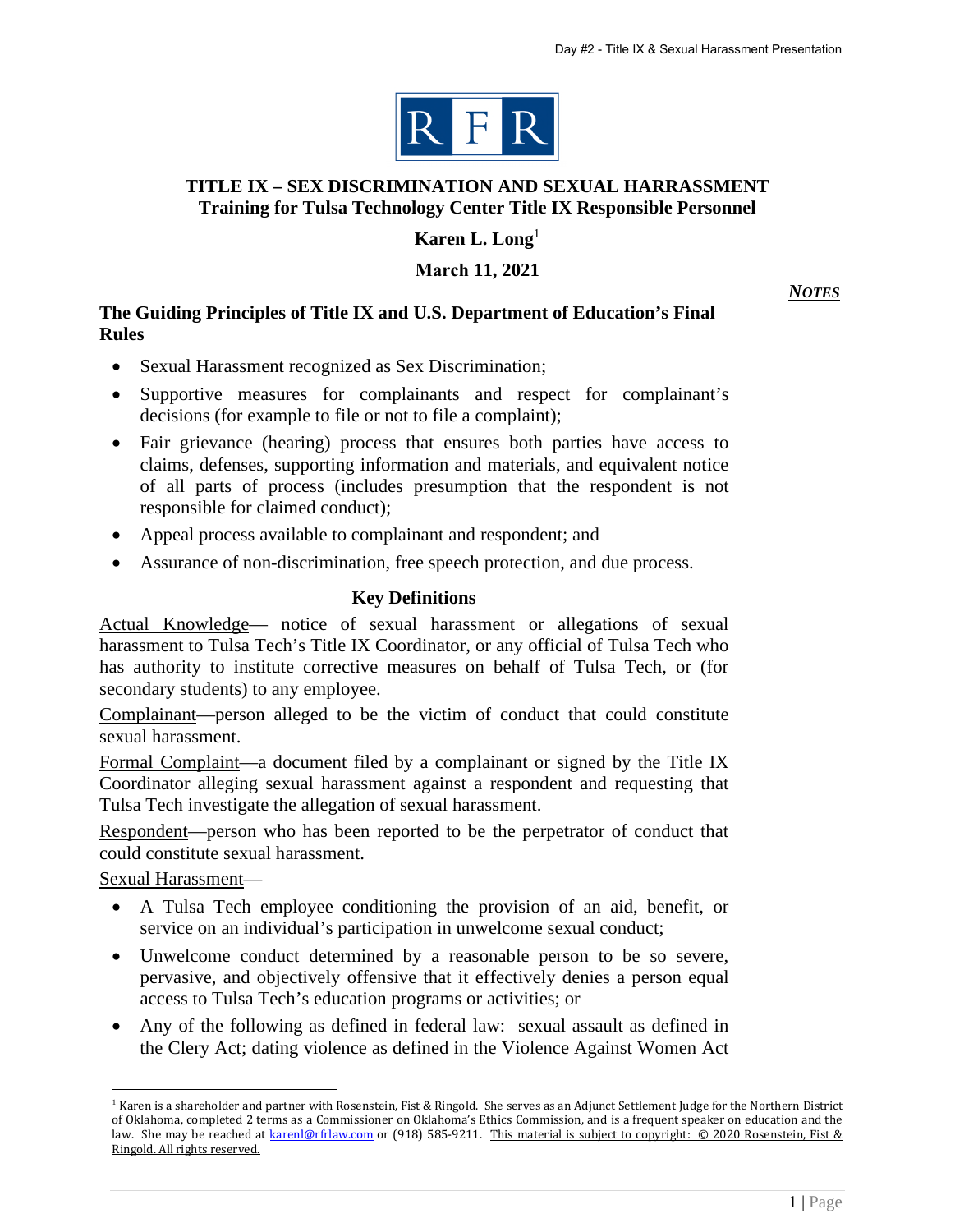(VAWA); domestic violence as defined in the VAWA; stalking as defined in the VAWA.

Supportive Measures—nondisciplinary, nonpunitive individualized services offered as appropriate and reasonably available (without fee or charge) to the complainant or the respondent before or after the filing of a formal complaint or where no formal complaint has been filed. to restore or preserve equal access to programs or services.

# **Key Title IX Personnel**

### **Title IX Coordinator**

- Responsible for Tulsa Tech-based day-to-day compliance with Tulsa Tech's Title IX policy;
- Develops, monitors, and oversees compliance with policies, procedures and practices;
- Receives reports or complaints of sex discrimination and harassment;
- Contacts the complainant promptly, discusses and offers supportive services and explains the Title IX grievance process;
- Determines whether complainant wishes to file a formal complaint;
- Provides written notice to the complainant and respondent of the grievance process, informal resolution process, and allegations (with details);
- Explains that the respondent is presumed not responsible for the conduct and that responsibility will be determined at the conclusion of the grievance process;
- Notifies the parties of the right to have an advisor to assist them and to inspect and review evidence;
- Explains that knowingly making false statements or providing false information is a violation of the code of conduct and subject to disciplinary action;
- Makes determination regarding a formal investigation;
- Makes determination regarding mandatory or permissive dismissal;
- Ensures that training is delivered to all individuals affected by Tulsa Tech's Title IX policy at all levels;
- Protects all reporters, complainants, respondents, witnesses and others from retaliation for reporting sexual harassment or participating or refusing to participate in any Title IX grievance process; and
- Documents, collects and retains records of all sexual harassment reports, investigations, hearings, and appeals.

### **Investigator**

- Explains to both parties the investigative process and that the burden of gathering evidence and burden of proof is with Tulsa Tech—not the parties;
- Meets personally with complainant (subject to extraordinary circumstances);
- Meets personally with respondent (subject to extraordinary circumstances);
- Presumes that respondent is not responsible for the alleged conduct;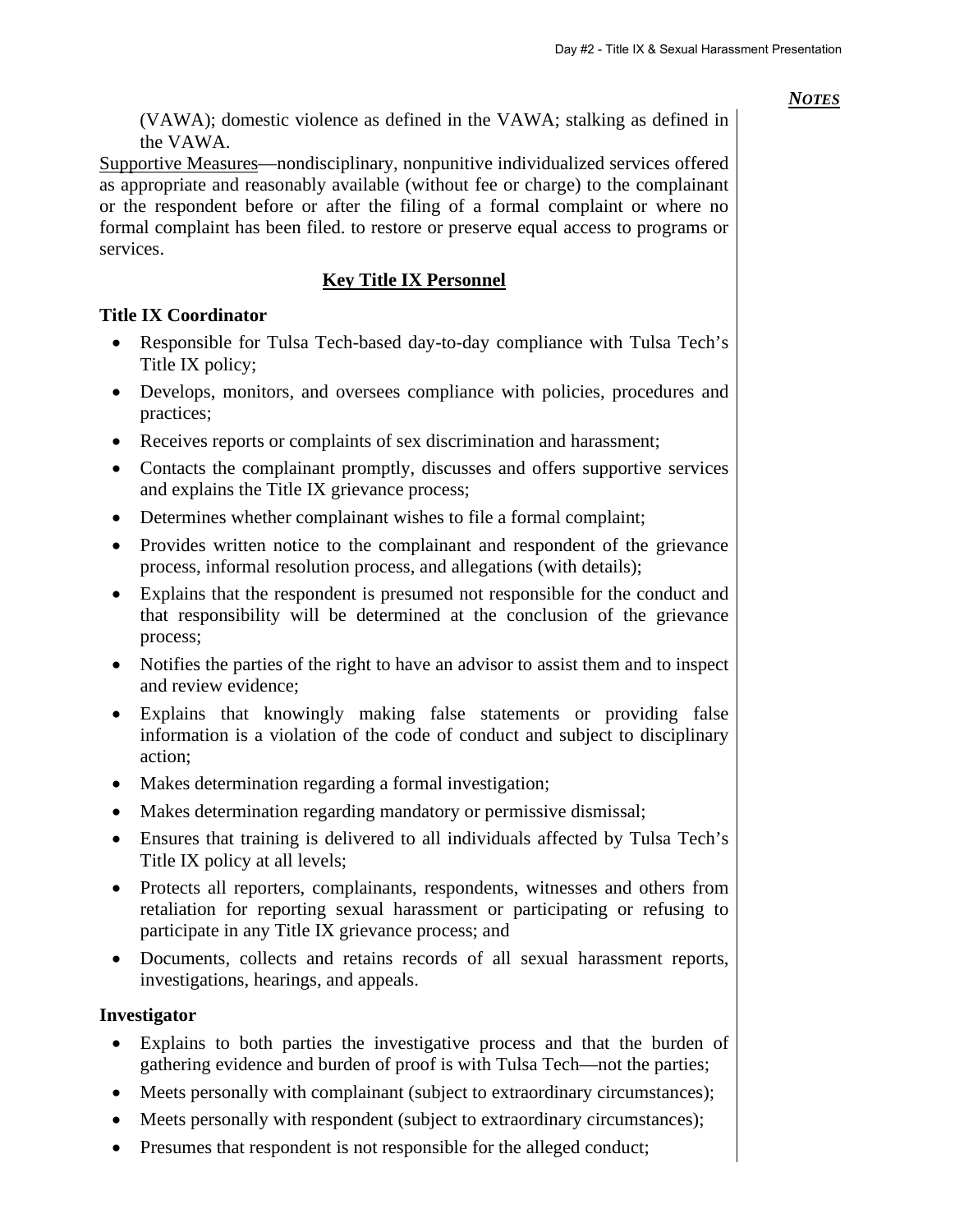- Collects physical and documentary evidence:
- Meets personally with witnesses (subject to extraordinary circumstances);
- Provides equal opportunity for both parties to present witnesses and evidence;
- Provides written advance notice to parties and their advisors of date, time, participants, purpose, location, etc. of investigative interviews, evidence obtained and opportunity to respond;
- Provides parties and their advisors opportunity to review all evidence related to the allegations in the complaint at least 10 days prior to the completion of the final investigation; and
- Prepares written report that fairly summarizes the relevant evidence and provides report to parties/advisors for review and written response at least 10 days before a hearing or determination of responsibility.

#### **Informal Resolution Facilitator**

- Informs parties in writing of the mediation process and their respective rights;
- Requires filing of a formal complaint of discrimination and no issue of sexual violence; not available when the Complaint alleges a Tulsa Tech employee harassed a student or sexual violence involved;
- Makes clear that participation is completely voluntary and requires the freely given written consent of both parties;
- Works with parties to mediate issues and differences in the hope of arriving at a mutually agreeable resolution;
- If parties agree to voluntary resolution, a written agreement is prepared, provided to both parties, and signed by both parties;
- If both parties are not in agreement, the complaint is returned to the Title IX Coordinator for referral to the Hearing Officer for a hearing;
- No appeal is available because mediation requires agreement or no resolution is reached; and
- If resolution not reached, neither party may introduce evidence of the voluntary resolution process during the hearing.

### **Hearing Officer Obligations**

- Promptly discloses any conflict of interest that would make the Officer ineligible to serve as the Hearing Officer including any conflict that develops after the live or non-live hearing begins;
- Avoids making a judgment prior to conducting the hearing and receiving the relevant and admissible testimony and evidence;
- Promptly reports to the Title IX Coordinator any third-party effort to improperly influence a decision prior to or during the live or non-live hearing;
- Listens carefully to all testimony presented during the live or non-live hearing, reviews all documents or other evidence received, and asks questions to clarify areas of confusion;
- Ensures a clear understanding of the incident or events in question before deliberations and decision reached and transmitted to parties;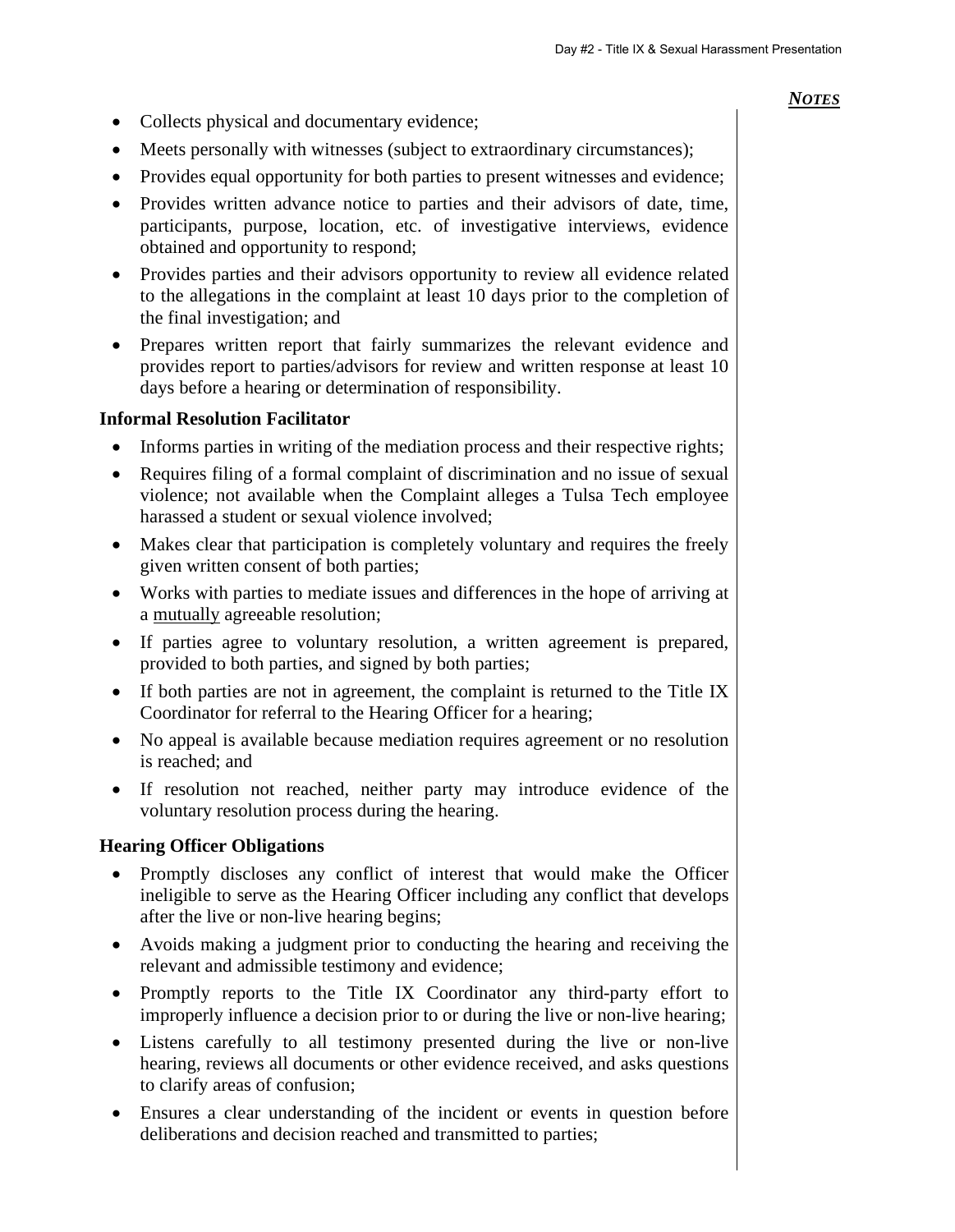- Decides the outcome and sanctions (if applicable) based on the evidence presented, hearing notes, Tulsa Tech policy and credibility assessments; and
- At the conclusion of the live or non-live hearing—provides any notes in a sealed envelope to the Title IX Coordinator for inclusion with all materials related to the Title IX complaint.

#### **Hearing Officer Actions**

- Responsible for written communications to parties regarding the date, time, location of hearing, complainant's rights, respondent's rights and other particulars of the hearing;
- Determines, based on classification of students involved as complainant and respondent, whether hearing will be live or non-live;
- Ensures that only relevant, admissible evidence is introduced during the live or non-live hearing:
	- o Relevant evidence is evidence tending to prove or disprove the claims or defenses
	- o Questions and evidence regarding the complainant's sexual predisposition or prior sexual behavior are not relevant unless: such questions or evidence is to prove that someone other than the respondent committed the conduct alleged; that the conduct alleged by the complainant was consensual; students are not under 16; and questions and evidence concern specific incidents of the complainant's prior sexual behavior with the respondent
	- o If evidence is deemed not relevant, the hearing officer must explain why the testimony or evidence was not relevant
	- o Generally, a party will not be permitted to seek, rely upon or use questions or evidence that constitutes or seeks disclosure of information protected under a legally recognized privilege unless the person holding the privilege has waived it (e.g., privileges may involve a physician, psychiatrist, psychologist, lawyer or other recognized privilege)
- Manages and administers the live hearing process in a fair and impartial manner (live hearings will typically be conducted when complaints involve adult students but do not involve secondary students):
	- o Opening statements
	- o Complainant's testimony and evidence
	- o Cross-examination (by respondent's advisor)
	- o Questions by hearing officer
	- o Respondent's testimony and evidence
	- o Cross-examination (by complainant's advisor)
	- o Questions by hearing officer
	- o Deliberations of hearing officer
	- o Determination of outcome based on preponderance of evidence standard (more likely than not to have occurred or not occurred). If determination is that respondent is not responsible for violation of the policy—then complaint will be dismissed—subject to the right of appeal
	- o If the determination is that respondent is responsible for violation of the Title IX policy—then hearing officer will identify sanctions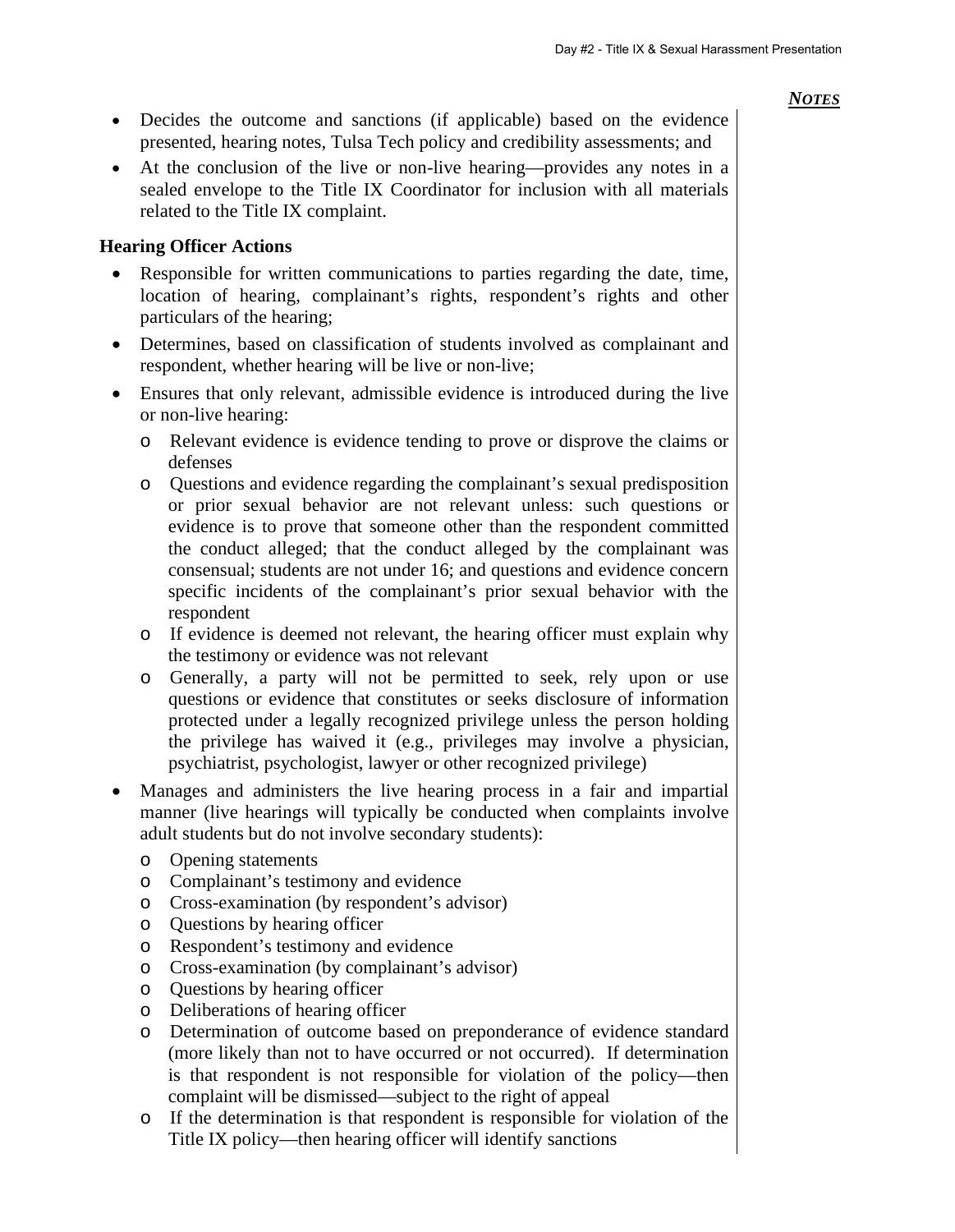- Notifies parties in writing of outcome of live hearing by certified mail (or other agreed upon notice) within 5 business days after the live hearing concludes; and
- Notifies both parties of right to appeal and appeal procedures.

### **Non-Live Hearing for Complaints Involving Secondary Students**

- Hearing Officer, in consultation with Title IX Coordinator, determines whether a hearing involving secondary students should be conducted as a live or non-live hearing;
- Hearing Officer communicates with both parties regarding the procedures for a non-live hearing, the rights of both parties to submit testimony and evidence in writing; the right of both parties to receive all testimony and evidence submitted in writing; and the right of each party to respond to the other party's submission of testimony and evidence;
- Hearing Officer provides at least 10-days for each party to respond to the other party's testimony and evidence (a party can waive the 10-day time period to respond as long as the waiver is provided to the Hearing Officer in writing);
- Hearing Officer considers only relevant, admissible evidence in reaching a decision;
- Hearing Officer ensures that parties to the non-live hearing have all available testimony and evidence and an opportunity to fully respond to all testimony and evidence submitted;
- Hearing Officer's written decision addresses all issues presented, is provided to both parties within the same time period, and includes an explanation of the analysis and conclusions reached regarding each issue presented.

### **Appellate Decision-Maker**

- Receives written appeal or appeals (must be received within 5 calendar days of appealing party's receipt of hearing decision;
- Provides written acknowledgement of receipt of appeal and provides description of appeal procedures;
- Reviews appeal content to determine whether the appeal cites at least one of the required appeal criteria and criteria cited is adequately supported:
	- o Hearing was not conducted in conformity with prescribed procedures and substantial prejudice to the complainant or respondent resulted from this
	- o New evidence which could have substantially affected the outcome of the hearing discovered following the hearing and evidence was not available at the time of the hearing
	- o Sanction determined by Hearing Officer inappropriate for the violation (only utilized when a sanction is inherently inconsistent with Tulsa Tech's procedures or precedent)
- Reviews the entire record of the original live or non-live hearing (including documents and other evidence);
- Enters decision to affirm or not to affirm the Hearing Officer;